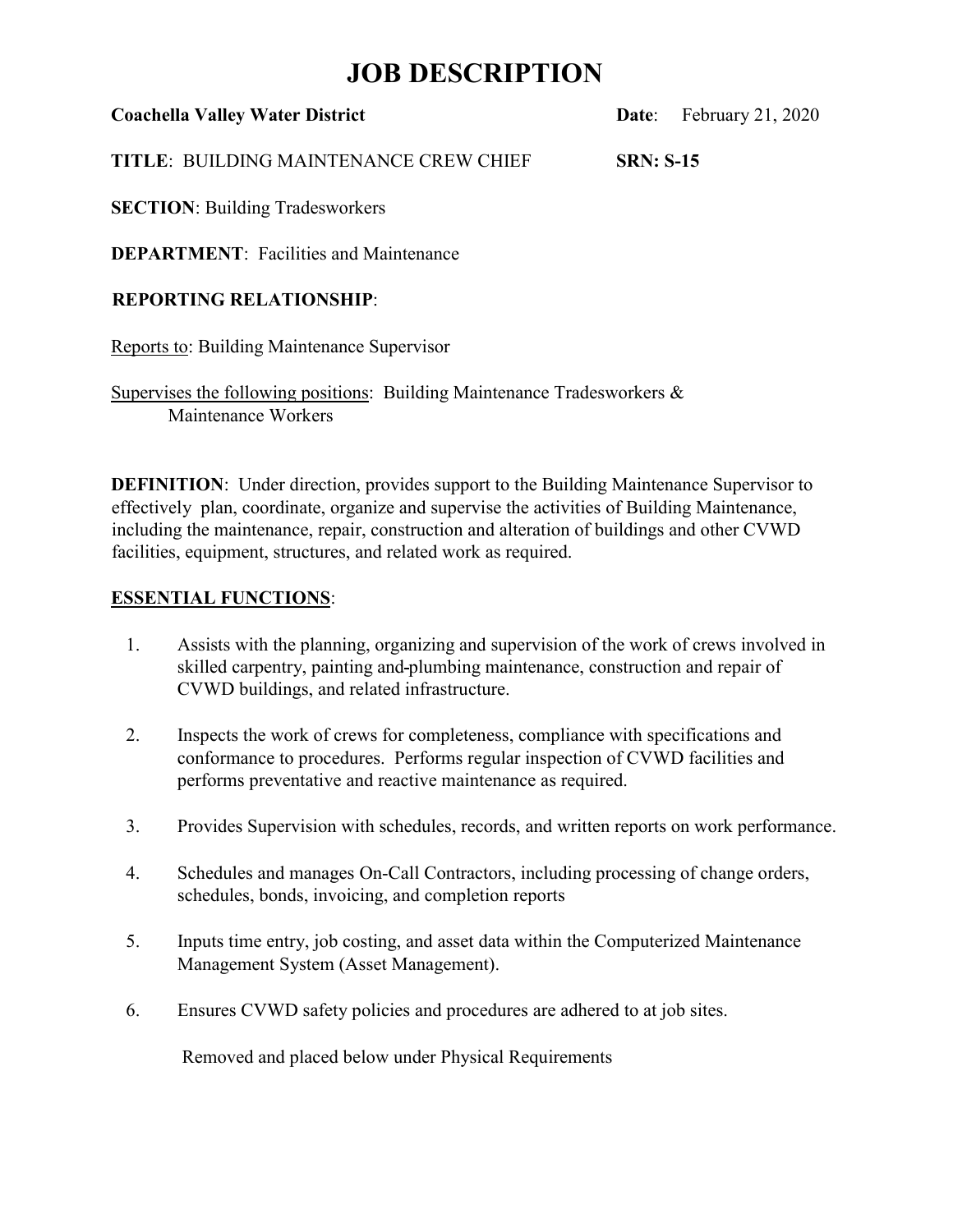7. Assigns recurring and non-recurring work orders, and develops and tracks key performance indicators.

# **JOB DESCRIPTION**

Building Maintenance Crew Chief – Page 2

## **ESSENTIAL FUNCTIONS (Cont.)**:

8. .Maintains daily files of projects initiated, work in progress and jobs completions. Provides tailored work progress reports and critical needs to Supervision/Management as requested. .

9. Holds regular safety meetings and ensures that district safety policies and procedures are enforced.

- 10. Assists with preparing the annual operation and capital budgets for the Building Maintenance divisions, and division of items needed by building trades and major district projects in an efficient and cost effective manner. .
- 11. Assists and provides training and cross-training opportunities for Staff to promote employee development, and help define career path and provide succession planning.
- 12. Assigns recurring and non-recurring work orders, and develops and tracks key performance indicators

## **MINIMUM QUALIFICATIONS**:

License or Certificates: Valid California Operators license issued by the State Department of Motor Vehicles. Department of Motor Vehicles driving record may influence employment or classification.

Education and Experience: High School diploma or equivalent. Minimum of nine (9) credit units of Supervision/Leadership. Project Management, Construction Management, Water Distribution, Arboriculture or technical degree from a District approved certification program or similarly accredited college or university.

AND

Any combination of training and experience, which would be qualifying. Three (3) years of journey level experience in building trades and maintenance such as carpentry, painting,